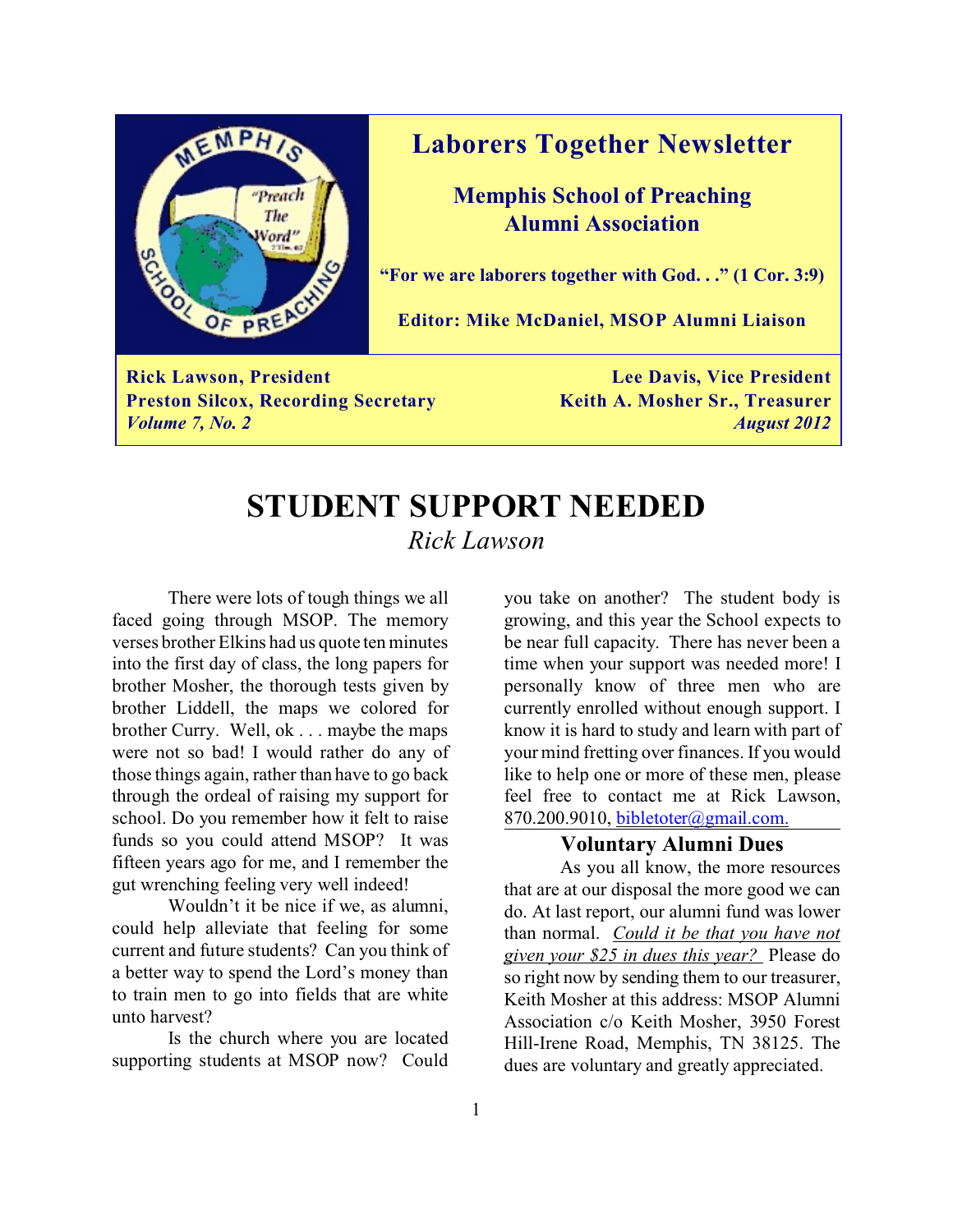# ALUMNI NEWS AND NOTES

#### **A Word Of Thanks** From **Wilkin Tom O'Neal (1996),**

"Words cannot begin to express our appreciation to the elders of the Forest Hill congregation and to the Memphis School of Preaching for their continued love and support in holding up our hands in seeking and saving the lost. We are thankful to our Heavenly Father for the blessings that He has bestowed upon us since we arrived in Paris, Texas back in January 2012 to labor with the Bonham Street congregation. We've had 7 baptisms, several restorations, and we just completed a three day Vacation Bible School that was very successful, not only in attendance but in planting the seed. We had parents and children that attended for the very first time in this congregation. None of this would be possible if we had not had the training of faithful gospel preachers and teachers at the Memphis School of Preaching. We thank God every day for the opportunity that has come our way!"

#### **Mission Work**

In July, **Tim Wilkes II (2006)**, along with his family, went on a mission trip to Guyana in South America. They worked with two congregations located on the outskirts of Georgetown. They conducted Vacation Bible School at both of them and then conducted Gospel Meetings. The Lord blessed their efforts with nine souls being added to the kingdom of Christ.

After being in China, brethren **Tim Burroughs (2004)**, **Tim Hayes (2007)**, **Jason Hilburn (2005)** and **Billy Bland (1977)** went to Singapore where they participated in the Four Seas Bible College Lectureship. Robin Burroughs (Tim's wife) had already gone to Singapore by-passing China, and they met up with her, as well as **Lee Davis (1985)** in Singapore once they arrived. Four Seas is gaining in the number of its students and much work is being done to train to prepare them for the work that lays ahead, Lord willing.

**Patrick (2005) and Chantelle Swain** wrote that they have completed their move to Singapore to begin teaching at Four Seas College this month and to build up area congregations. He will be Dean of Academics at the College.

**Mark Reynolds (1999)** is now working with Far East/ World Evangelism. He will be concentrating in Kakinada, India and Muramansk, Russia.

Brenda wrote to tell us that **Rod Rutherford (1974)** left on August 6th for a two week mission trip to Zambia, Africa. She said, "He will be joining Ron Gilbert, another MSOP alumnus on the trip. This is where we worked with the churches for seven years. He is anxious to get back and teach and preach. He will be gone Aug. 6-22."

**Stephen Higley (2010)** writes, "I am a MSOP 2010 graduate. Currently I am raising support to go into the mission field of New Zealand to work with the Foxton church of Christ in Foxton, NZ on the south part of the North Island. This is the same area where 1994 graduate Mac de Thierry was, and his family is still there. I am leaving Sept.1, 2012, Lord willing. This work is a tremendous one and is greatly needed in the country. The gospel has never been heard in the surrounding cities except for Palmerston<br>North and Foxton. The surrounding North and Foxton. population is around 120,000. Please send support to: Bremen church of Christ; C/O Stephen Higley Mission Work; PO Box 1295; Bremen, GA 30110. Prayers are asked for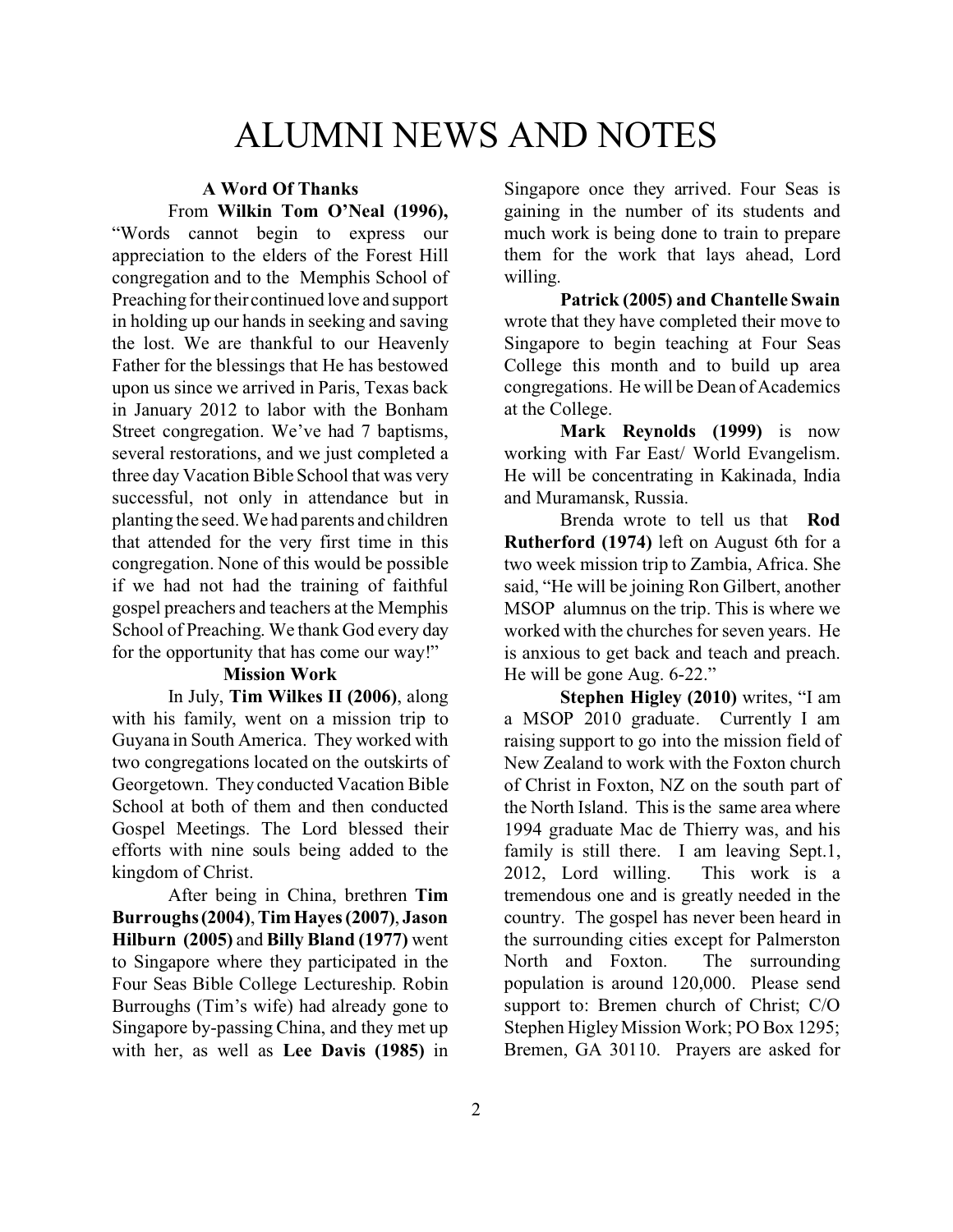daily. Also, there is a campaign for Foxton in Feb.2013. Please let me know if interested. email: higster45@yahoo.com; cell phone: 678-925-5750.

**James Eaves (2002)** wrote, "On July 6th, I departed Houston, TX, for Quito, Ecuador, with several brethren fromthe Dallas area. Our Spanish speaking brethren that meet at the building in Gonzales were involved in a work to help build a church building in Tulcan, Ecuador, and asked us to help out. Our elders decided to send funds to help in this work and asked me to "check out the work." We spent a total of 10 days in Ecuador with one overnight trip into Pasto, Columbia. I was privileged to preach in several congregations in Ibarra, Tulcan, and Pasto. Each place that we visited the brethren could barely fit in their meeting places. The Word is producing Christians at a rapid rate and the souls there are very eager to hear that Word."

**Larry K. Henry** (1973) writes, "Now that I am retired, I am interested in assisting missionaries, particularly in the U.S. If a missionary needs temporary assistance in personal work, teaching, community projects or assistance with the local work while they participate in fund raising, they should contact me at 615-347-7840 or 615-597-4537, lkhenry@dtccom.net, POB 715, Smithville, TN., 37166. I left the "full-time" aspect of the ministry in 1981 for health reasons. After working for Tennessee government for 25 years, I retired with the sole interest of expanding my mission involvement. For 15 years I have served as a deacon with the local church with specialties in member care, personal evangelism, jail ministry and web design (www.smithvillechurch.org). Feel free to talk with any of the elders for additional information about me. Their contact

information is available on this site. May God's work prevail and His grace be yours."

#### **Reclaiming Addicted And Abused Women**

**Kenny Taylor (2006)** writes, "Recently at the MSOP lectures, I was privileged to give a presentation on behalf of RAAW. I would like to thank brother Keith A. Mosher, Sr., for the opportunity. Reclaiming Addicted & Abused Women (RAAW) is a work of the LORD'S church in Jacksonville, Texas, and was started by brother H.L. Shirey about four years ago. RAAW is a mission work of the church that seeks to mend broken homes. Rather than permanently remove children from troubled homes and give them to others to raise, RAAW works to heal the parents so that the children can return to them and be raised in godly families. RAAW does this primarily by providing a program to help women who are in danger of losing their children and are therefore motivated to get help. The secondary focus is to work with the men as well so that the entire home can be healed. This has included branching out into a prison ministry and reaching these men wherever they may be.

RAAW teaches these women the skills they need to better their lives, which means learning about God, letting Him heal their past hurts, and trusting in Him as they battle their current destructive behaviors. RAAW does this with Bible classes, a Biblical 12 step program , and one-on-one counseling sessions. The women have outside jobs as they live together, creating a closely-knit support group. RAAW provides a safe, godly place for them as they learn to trust GOD and develop self worth that is critical to their recovery. The process demands that only a relatively small group of women be taken in at a time. RAAW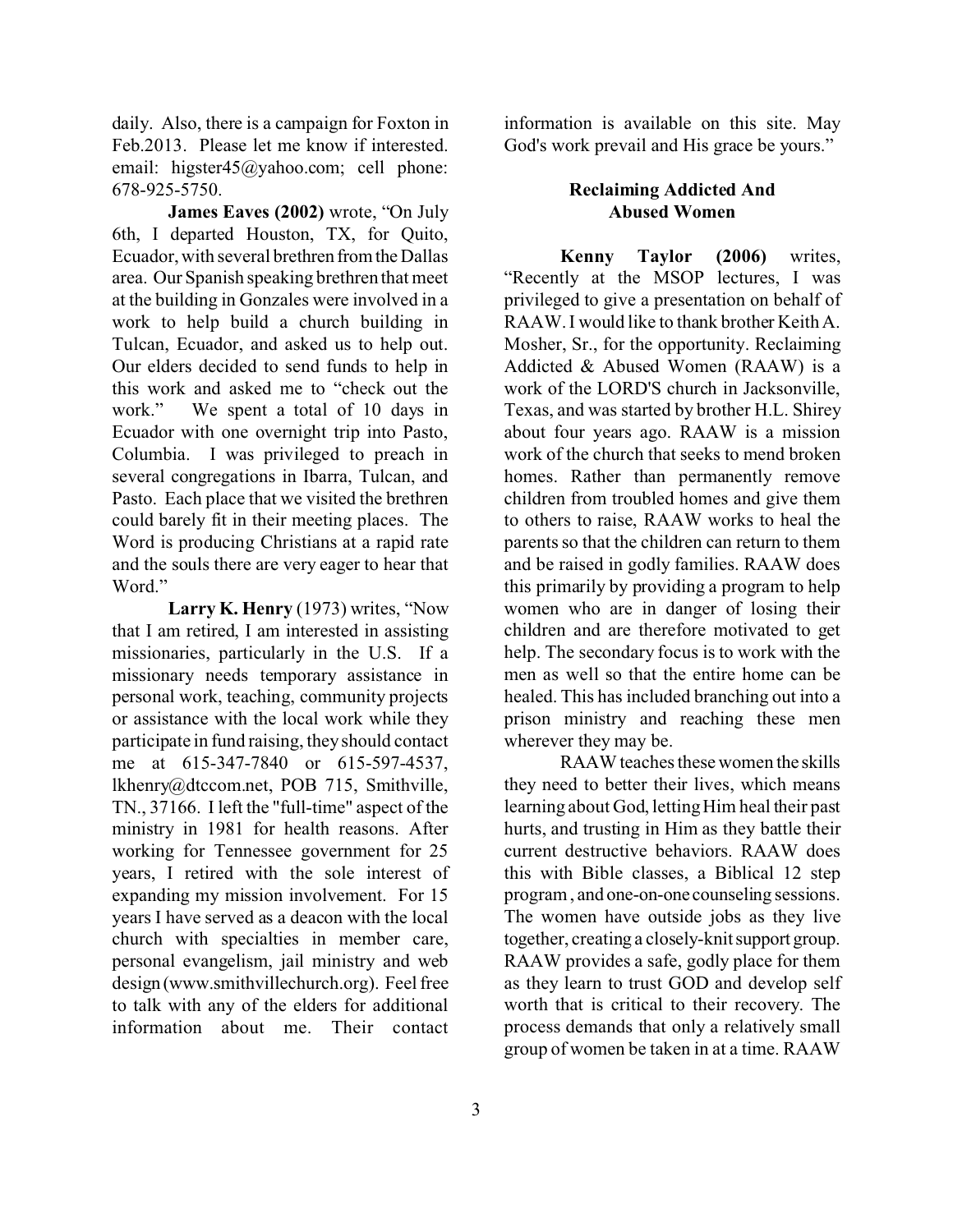is only 4 years old, but to date, 72 women have already completed the program. Of these women, so far as we know, 43 are still clean. This is nearly a 60% success rate, an especially encouraging rate when compared to similar state programs. We believe that the reason that so comparatively few women have gone back to their former lifestyle is because this program puts the focus of their recovery squarely where it should be: on God. Recently I was privileged to take a lady who is in RAAW to visit her children at a church supported home for children in Oklahoma. (RAAW seeks to work in conjunction with these homes, never in opposition.) She was so happy so see them, and soon after returning to RAAW she was baptized into CHRIST to become our sister! Every lost soul that is reached is worthy of celebration, and we work alongside, never in competition with other brothers and sisters who do the same. In order to keep the control of the program in the hands of the church and to preserve its godly focus, RAAW is determined not to accept any monetaryassistance from the government.The work, however, is greatly in need of assistance, both in financial support and in workers. Any elderships seeking to support a work of the church, any businesses or individuals who may be able to help, are strongly encouraged to dig deep and contribute each month what you can joyfully give. Please send contributions to P.O. Box 963 Jacksonville TX 75766. Any women in the area or willing to relocate who can help the program by staying at the home RAAW provides and provide transportation are sought as well. Any questions you have, please ask. Any help you can give will go to GOD'S work. We are grateful for all of the works being done for GOD'S glory and in HIS will, and we believe RAAW is important as is every mission work.

#### **On The Move**

**Tim Wilkins (1997)** wrote that he has moved to 2400 McFarland Apt. J101, West Plains, MO., 65775. He is currently not preaching but looking in this area.

**David E. Armstrong (1983)** wrote to give us their new address: P.O. Box.744, Moundridge, KS., 57107, Phone No. 1-620-234-2423. He also wondered if anyone would have news concerning Ronny Stevens from the class of 1982? If anyone does, send it to me by replying to this newsletter, and I will forward it to him.

**BobbyO'Dell(1995)** has moved from Naples, FL., to the East Wood church in Paris, TN. Please remember him in your prayers in his new work.

**Scott Webster (2005)** writes that he moved to Red Bay, Alabama, the first of July and began working with the Red Bay Church.

**Corey Barnette (2002)** writes, "My family and I are now a part of the Fairview congregation (Pulaski, TN). I started 'full-time' on March 18, 2012. Previously, I was working with the Farmington congregation near Lewisburg, TN., for close to 5  $\frac{1}{2}$  years."

**Ed Casteel (1991\*)** wrote to tell us that after 12 years of work with the Ackerman Church of Christ in Ackerman, MS. Ed and Iris have moved to work with the Central Academy Church ofChrist between Batesville and Oxford, MS.

**Wayne Rogers (2009)** has been named the new evangelist for the Gulf Breeze, Florida Church of Christ.

**Kevin Beard (1992)** has been named the new evangelist for the Harrisburg, Arkansas Church of Christ.

**Chad Dollahite (1998)** has been named the new evangelist of the Bremen, Georgia, Church of Christ.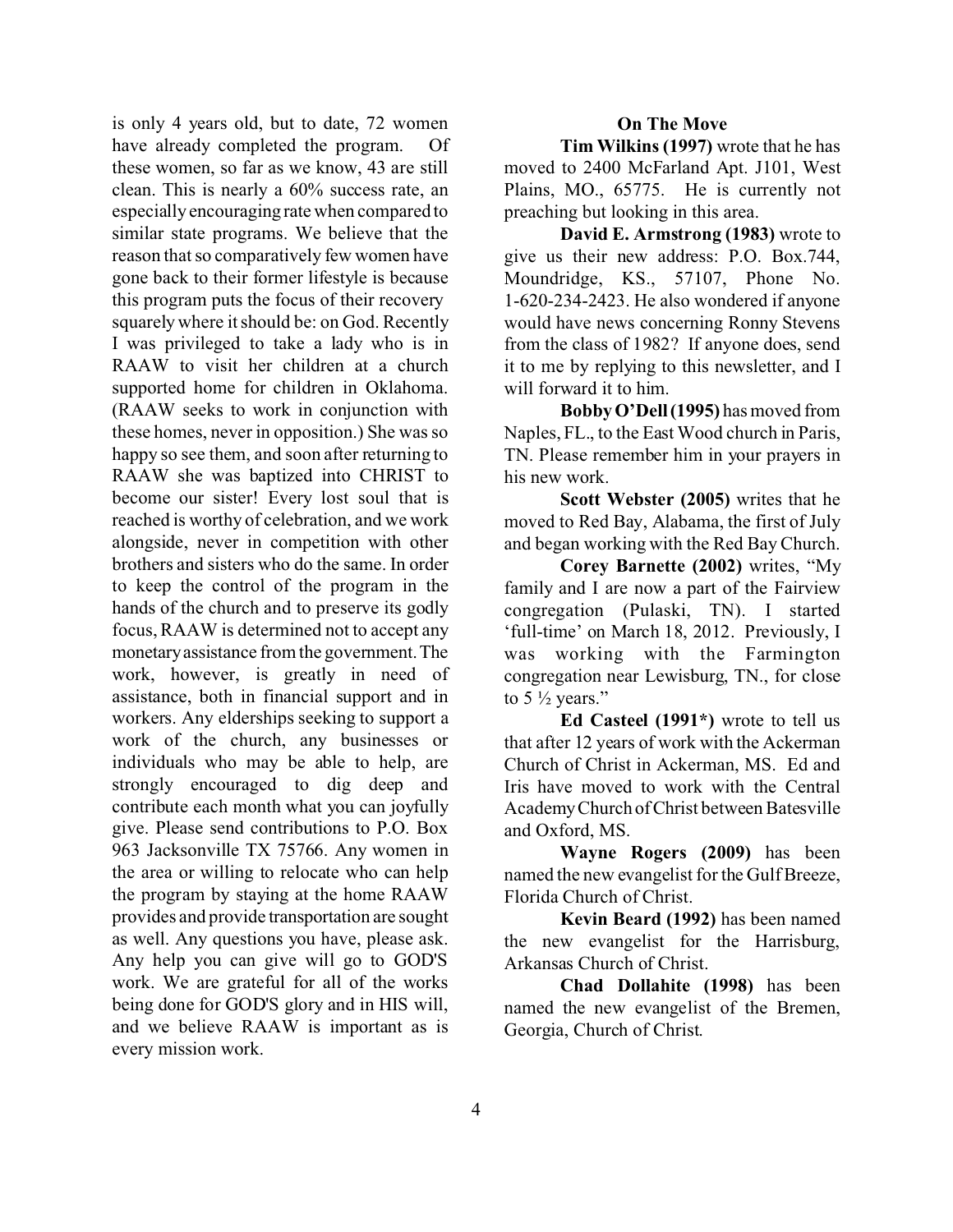**Howell Ferguson (1984)** has recently had some changes in his work. He writes, "I am continuing to work in a limited capacity with the Bear Valley Bible Institute of Denver extension program as stateside coordinator for BVBIU in Gorlovka, Ukraine. I will be releasing my responsibilitieswith the Chimala Bible Institute (Tanzania) at the end of this year, 2012. I am also serving as congregational minister for the North Jackson Church of Christ, Jackson, TN. Those churches or individuals who wish to continue supporting me personally and my work fund may continue sending their funds to the Westside Church of Christ in Brownsville, TN. Those churches or individuals who have been asked to divert their support of me to BVBIU directly should send their funds to the

Christiansburg Church of Christ, Christiansburg, VA."

#### **Illness**

Gema Winchester, wife of MSOP graduate **Jonathan Winchester (2007)**, is battling stomach cancer and receiving treatments in Nashville. Their address: 4023 Knud Drive, Columbia, TN 38401.

#### **Trip Opportunity**

**Tony Lawrence (HA-2004)** writes, "I am organizing another trip to the Bible Lands. This one will be March 12-23, 2013 and will go to Athens and Corinth in Greece, cruise the Greek islands including Patmos and Crete, then conclude with the Seven Churches." If you are interested in the details, e-mail him at [preacher@bybeebranch.org.](mailto:preacher@bybeebranch.org.)

## BOARD OF DIRECTORS MEETING

The Board of Directors of the MSOP Alumni Association, which is comprised of our elected class representatives, met in the second year classroom on Tuesday, March 27<sup>th</sup>, at noon. Thirty brethren were present. We are grateful for all who were in attendance.

Among the business of the day, a committee was formed to find additional ways whereby alumni might pay their dues including Paypal. John Deberry and Sherry Brown were nominated as Honorary Alumni

this year. Rick Lawson was re-elected as President of the Alumni Association for another two year term. Larry Powers resigned as our Recording Secretary. We appreciate brother Powers for his steadfast service to the association in this capacity and in other ways. Brother Powers is a past President of the association. Preston Silcox was nominated as our new Recording Secretary. Tom Holland was honored at our Alumni and Friends Dinner. Riley Nelson received our Alumnus of the Year Award.

## MEMPHIS SCHOOL OF PREACHING CONDUCTS FOUR GOSPEL CAMPAIGNS Billy Bland

The week immediately following the Memphis School of Preaching Lectureship, the students and faculty conducted four

Gospel Campaigns. Students were divided into four separate groups and traveled to the campaigns previously scheduled. During the